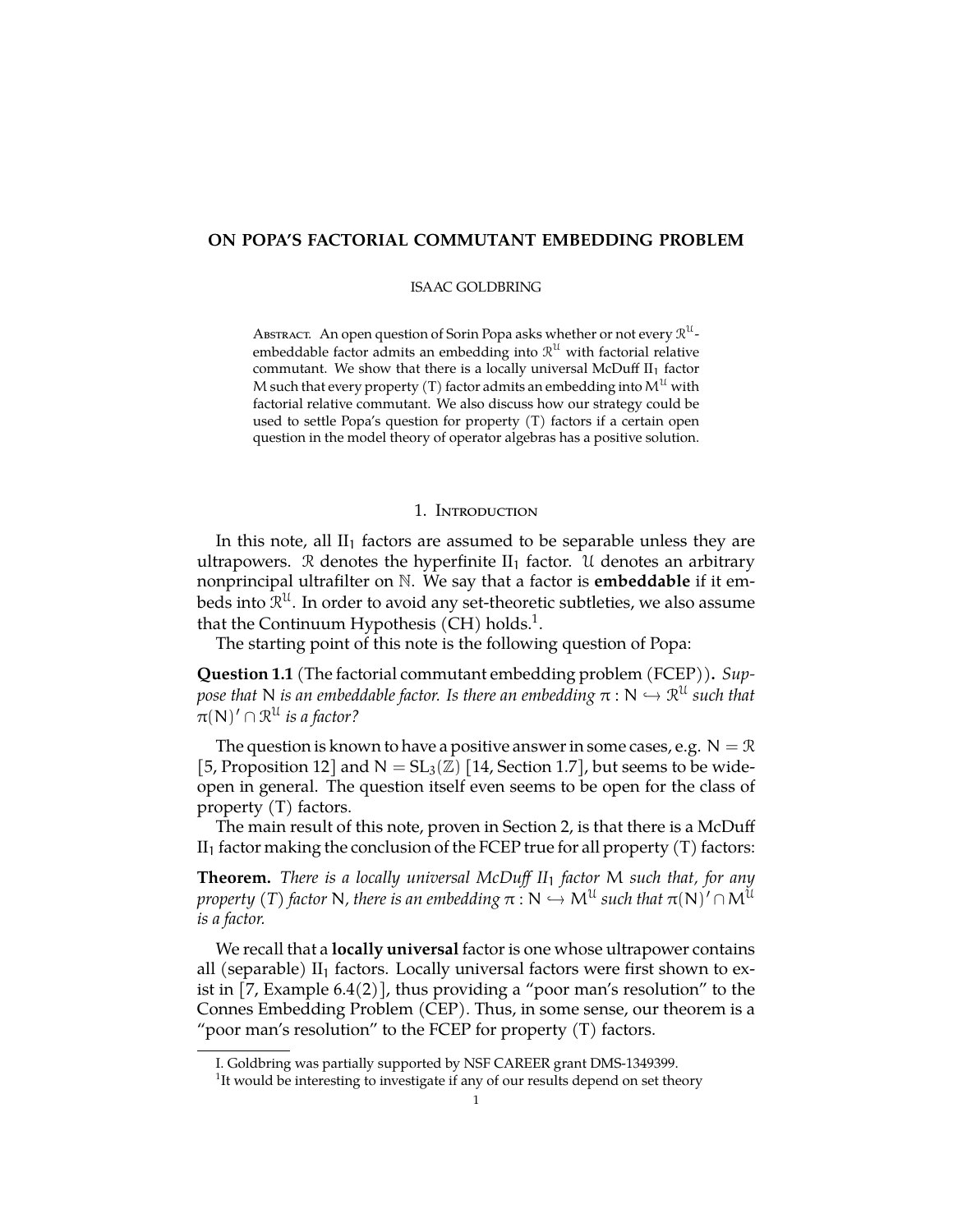Recently, a negative solution to the CEP was announced in [\[13\]](#page-6-2); if correct, it would imply that a locally universal factor is not embeddable. It thus makes sense to wonder whether or not M as in the previous theorem can be taken to be embeddable if one restricts attention to embeddable property (T) factors; we discuss a hurdle to this being true in Section 3, where we also discuss how the success of this approach to settle the FCEP for property (T) factors is connected to an open question about so-called infinitely generic embeddable factors.

Popa's question was given a geometric reformulation by Nate Brown in [\[4,](#page-5-1) Proposition 5.2], who showed that an embedding  $\pi : N \hookrightarrow \mathbb{R}^{\mathcal{U}}$  has factorial accountant if and only if  $\lceil - \rceil$  is an outcome accipit in the secure like torial commutant if and only if  $[\pi]$  is an extreme point in the convex-like space Hom $(N, \mathcal{R}^{U})$  of embeddings of N into  $\mathcal{R}^{U}$  modulo unitary equivalence. Scott Atkinson [\[1,](#page-5-2) Theorem 5.4] showed a similar result when R is replaced by a McDuff factor. Consequently, our result shows that, for the M as in the above theorem, Hom $(N, M^U)$  has an extreme point for any property (T) factor N.

Our proofs use ideas from model theory although we do our best to provide logic-free definitions of the main concepts. Crucial to our proof are some results from our earlier works [\[6\]](#page-5-3) and [\[9\]](#page-6-3).

We would like to thank Scott Atkinson and Srivatsav Kunnawalkam Elayavalli for bringing Popa's question to our attention and for useful conversations regarding this work. We would also like to thank Sorin Popa for providing historical context for his question and for providing us with some references.

### 2. The main theorem

We recall the following definition:

**Definition 2.1.** *Suppose that* M *is a II*<sup>1</sup> *factor with a subfactor* N*. We say that* N has *w-spectral gap in* M if  $N' \cap M^{\mathcal{U}} = (N' \cap M)^{\mathcal{U}}$ .

We remind the reader that property (T) factors have w-spectral gap in any extension.

We will need the following notion from model theory, defined in ultra-power<sup>[2](#page-1-0)</sup> terms.

**Definition 2.2.** *If* M *is a subfactor of the factor* Q*, we say that* M *is existentially closed in* Q *if there is an embedding*  $Q \hookrightarrow M^U$  *that restricts to the diagonal embedding*  $M \hookrightarrow M^U$ . We say that the II<sub>1</sub> factor M is **existentially closed (e.c.)** if *it is existentially closed in all extensions.*

The following is [\[10,](#page-6-4) Section 2].

**Fact 2.3.** *An e.c. factor is locally universal and McDuff.*

<span id="page-1-0"></span><sup>&</sup>lt;sup>2</sup>Read: operator algebraist-friendly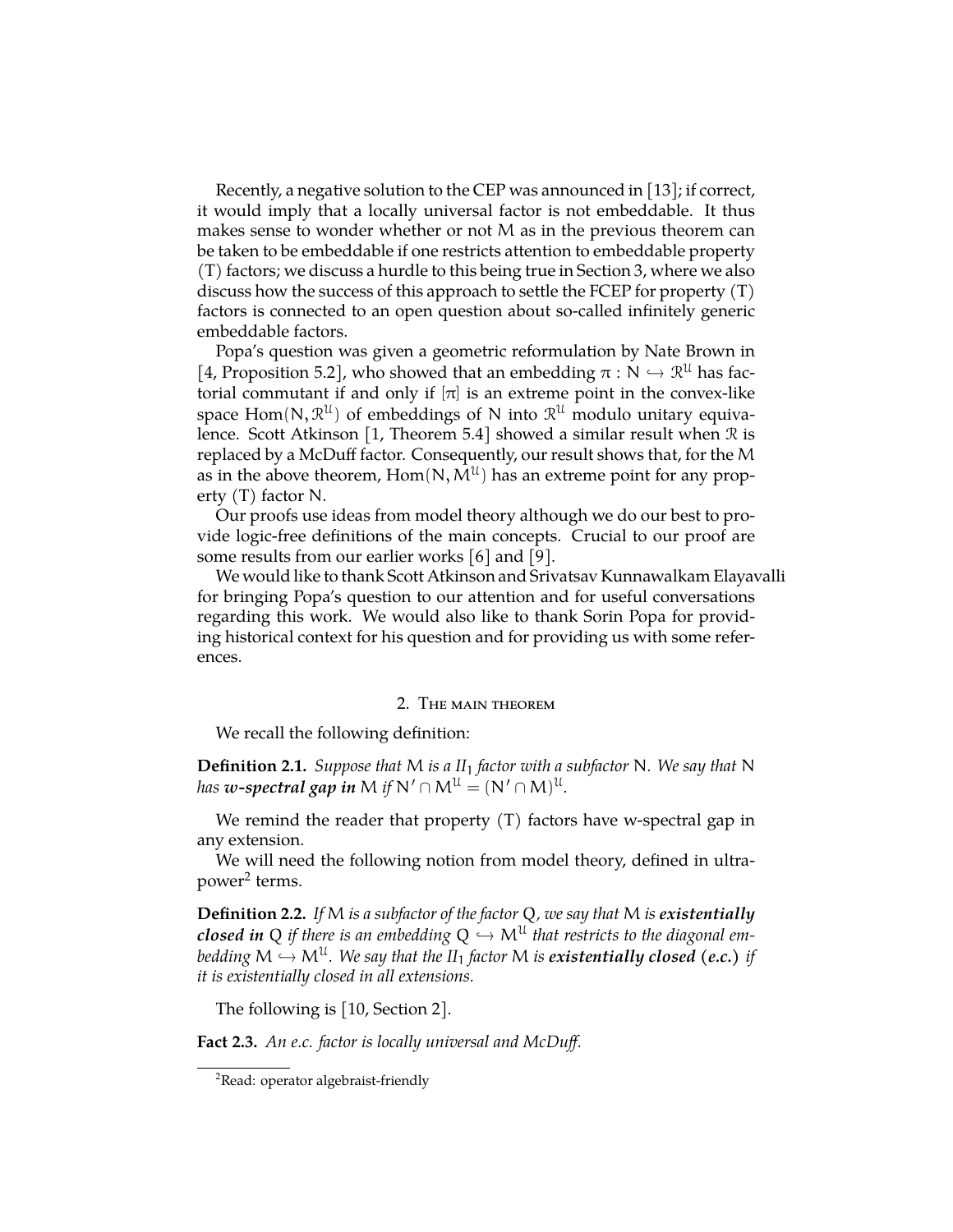**Definition 2.4.** *A class* C *of II*<sup>1</sup> *factors is said to be extensive*[3](#page-2-0) *if every II*1 *factor embeds in an element of* C*.*

The following are well-known (see, e.g. [\[15,](#page-6-5) Fact 2.8]).

**Fact 2.5.** *The class of e.c. factors is extensive.*

**Fact 2.6.** *E.c. factors are locally universal and McDuff.*

The following appears in [\[9\]](#page-6-3):

<span id="page-2-2"></span>**Fact 2.7.** *Suppose that* N *is a w-spectral gap subfactor of the e.c. factor* M*. Then*  $(N' \cap M)' \cap M = N.$ 

**Theorem 2.8.** *Suppose that* N *is a w-spectral gap subfactor of the e.c. factor* M*. Then*  $N' \cap M$  *is a factor.* 

*Proof.* Set P :=  $N' \cap M$ . We show that P is a factor. Take  $x \in P$  such that  $[x, y] = 0$  for all  $y \in P$ . Then  $x \in (N' \cap M)' \cap M = N$ , so  $x \in N$ . Now suppose that  $z \in N$ . Then since  $x \in P$ , we have  $[x, z] = 0$ . So  $x \in Z(N) = \mathbb{C}$ , as desired.  $\Box$ 

<span id="page-2-1"></span>**Corollary 2.9.** *Suppose that* N *is a w-spectral gap subfactor of the e.c. factor* M*. Then*  $N' \cap M^U$  *is a factor.* 

*Proof.*  $N' \cap M^{\mathfrak{U}} = (N' \cap M)^{\mathfrak{U}}$  and the ultrapower of a factor is once again a  $\Gamma$  factor.

Although we won't need the following result, it might be of independent interest:

**Digression 2.10.** *If* N *is a w-spectral gap of the e.c. factor* M, *then*  $N' \cap M$  *is a locally universal McDuff II*1 *factor.*

*Proof.* Once again, set  $P := N' \cap M$ . We first show that P is locally universal. Let Q be any II<sub>1</sub> factor. Since M is e.c. in M  $\otimes$  Q, we have an embedding  $M \otimes Q \hookrightarrow M^{\mathcal{U}}$  that restircts to the diagonal embedding  $M \hookrightarrow M^{\mathcal{U}}$ . In particular,  $Q \hookrightarrow M' \cap M^{\mathcal{U}} \subseteq N' \cap M^{\mathcal{U}} = (N' \cap M)^{\mathcal{U}} = P^{\mathcal{U}}$ , whence P is locally universal.

Since P is locally universal, it follows that P is a  $II_1$  factor.

Finally, we show that P is McDuff. It suffices to show that  $M_2(\mathbb{C})$  embeds in P'∩P<sup>U</sup>. Take an embedding  $M \otimes M_2(\mathbb{C}) \hookrightarrow M^{\mathcal{U}}$  restricting to the diagonal embedding of  $M \hookrightarrow M^{\mathfrak{U}}$ . As in the previous argument, this embedding sends  $M_2(\mathbb{C})$  into P<sup>U</sup>. Moreover, since  $M' \cap M^{\mathcal{U}} \subseteq P' \cap M^{\mathcal{U}}$ , this embedding sends  $M_2(\mathbb{C})$  into P'  $\cap$  P<sup>U</sup>, as desired.

Returning to the main thread, at this moment, we simply have that every property (T) factor N embeds in a  $II_1$  factor M such that the diagonal embedding  $N \hookrightarrow M^{\mathcal{U}}$  has factorial relative commutant. We would like a single M that works for all property (T) factors. This leads us to the following:

<span id="page-2-0"></span> $^3$ In the model-theoretic literature, one would say that C is model-consistent with the class of  $II_1$  factors. We prefer the above terminology.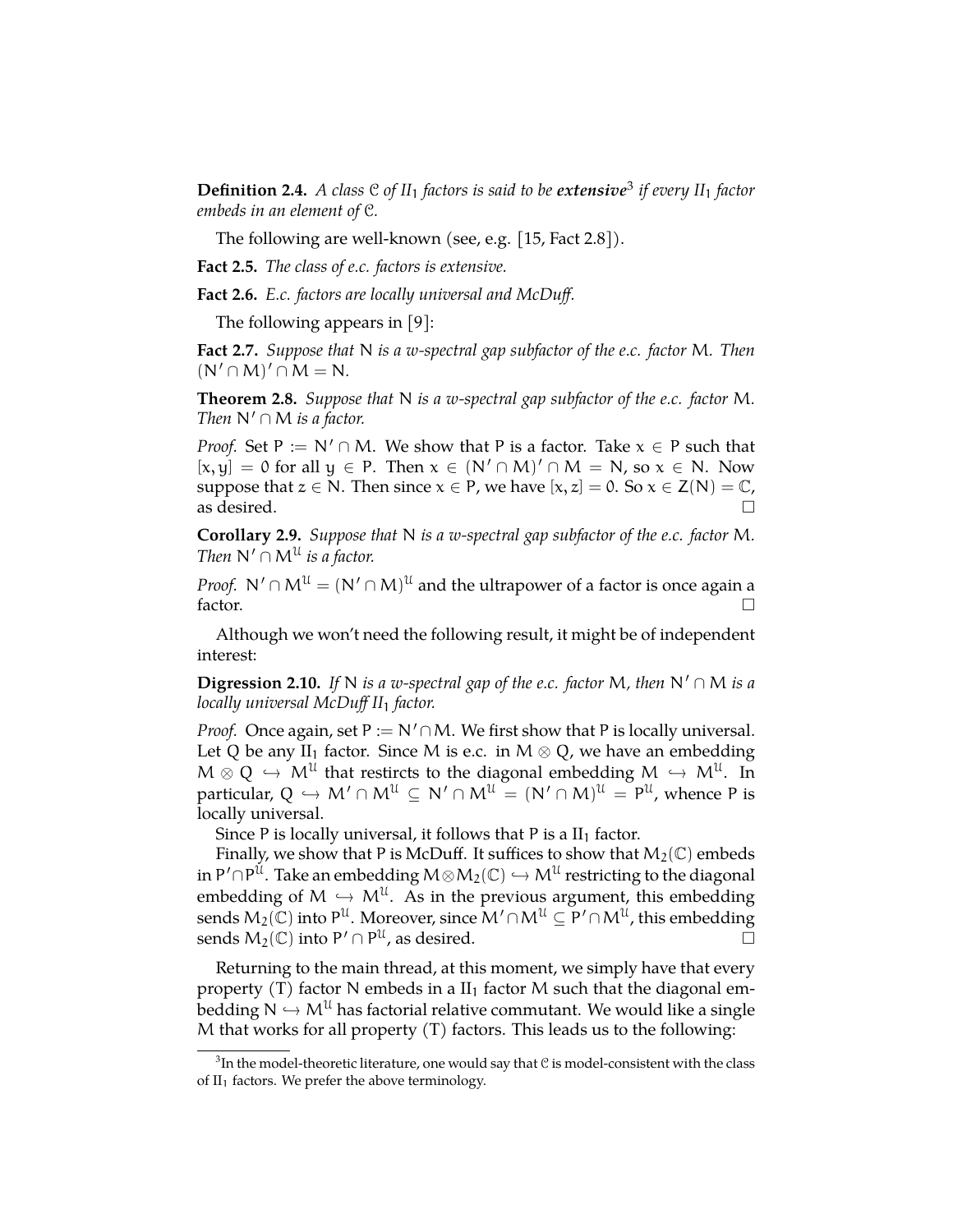**Definition 2.11.**  $II_1$  *factors*  $M_1$  *and*  $M_2$  *are said to be elementarily equivalent,*  $denoted M_1 \equiv M_2$ , if  $M_1^{\mathfrak{U}} \cong M_2^{\mathfrak{U},4}$  $M_1^{\mathfrak{U}} \cong M_2^{\mathfrak{U},4}$  $M_1^{\mathfrak{U}} \cong M_2^{\mathfrak{U},4}$ 

The following observation is obvious but crucial:

<span id="page-3-3"></span>**Lemma 2.12.** *If*  $M_1 \equiv M_2$  *and* N *is a II*<sub>1</sub> *factor, then* N *admits an embedding into* M<sup>U</sup> <sup>1</sup> *with factorial relative commutant if and only if* N *admits an embedding into*  $M_2^{\mathfrak{U}}$  with factorial relative commutant.

Consequently, **if** all e.c. factors were elementarily equivalent, then our main theorem would follow from Corollary [2.9](#page-2-1) by taking any e.c. fcactor.

However, while still an open problem, it is highly unlikely (at least in this author's opinion) that all e.c. factors are elementarily equivalent. Instead, we look to an important subclass of these factors for which all members are elementarily equivalent. First, we need:

**Definition 2.13.** *Suppose that*  $M_1$  *is a subfactor of the II<sub>1</sub> factor*  $M_2$ *. We say that*  $M_1$  *is an elementary subfactor of*  $M_2$ *, denoted*  $M_1 \preceq M_2$ *, if there is an isomorphism*  $M_1^{\mathfrak{U}} \cong M_2^{\mathfrak{U}}$  that fixes the diagonal images of  $M_1$ .<sup>[5](#page-3-1)</sup>

**Definition 2.14.** *If* C *is a class of II*<sup>1</sup> *factors, we say that* C *is model-complete if, whenever*  $M_1$  *and*  $M_2$  *are elements of*  $C$  *with*  $M_1 \subseteq M_2$ *, then*  $M_1 \preceq M_2$ *.* 

The following facts follow easily from the definitions:

<span id="page-3-2"></span>**Lemma 2.15.** *Suppose that* C *is an extensive, model-complete class of II*<sup>1</sup> *factors. Then:*

(1) *Every element of* C *is an e.c. factor.*

(2) If  $M_1$  and  $M_2$  belong to  $C$ , then  $M_1 \equiv M_2$ .

The following is a combination of [\[6,](#page-5-3) Proposition 5.7, Proposition 5.10, and Proposition 5.14]:

**Fact 2.16.** *There is an extensive, model-complete class of II*<sup>1</sup> *factors. In fact, there is a maximum such class* G*.*

**Definition 2.17.** *Elements of* G *are called infinitely generic II*<sup>1</sup> *factors.*

We now have the main result:

**Theorem 2.18.** *Suppose that* M *is an infinitely generic II*<sup>1</sup> *factor. Then if* N *is a property (T) factor, then* N *admits an embedding into* M<sup>U</sup> *with factorial relative commutant.*

*Proof.* Take an infinitely generic II<sub>1</sub> factor  $M_1$  with  $N \subseteq M_1$ . By Lemma [2.15\(](#page-3-2)1),  $M_1$  is e.c. whence  $N' \cap M_1^{\mathfrak{U}}$  is a factor by Corollary [2.9.](#page-2-1) By Lemma [2.15\(](#page-3-2)2),  $M \equiv M_1$ , whence we are done by Lemma [2.12.](#page-3-3)

**Remark 2.19.** *All that we used about property (T) factors is that they automatically have w-spectral gap in any extension. Are there other II*1 *factors with this property?*

<span id="page-3-0"></span><sup>&</sup>lt;sup>4</sup>This is an evil, logic-free, definition, and makes heavy use of our standing CH assumption.

<span id="page-3-1"></span><sup>&</sup>lt;sup>5</sup> Again, an evil logic-free definition taking full advantage of our standing CH assumption.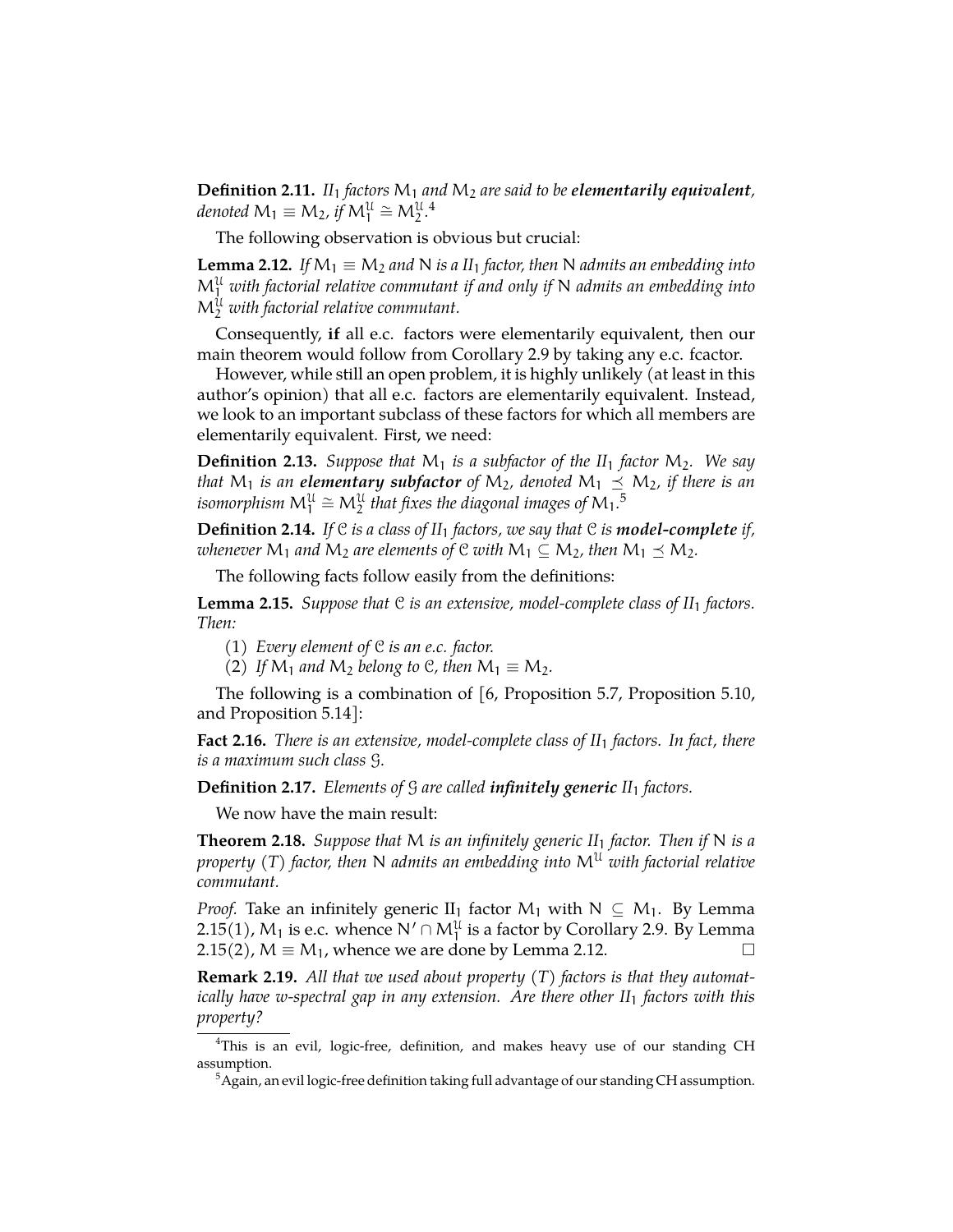### 3. The case of embeddable factors

We now consider what happens when we restrict to embeddable factors. All notions from the last section relativize to this setting. For example, by an e.c. embeddable factor we mean an embeddable factor that is e.c. in all embeddable extensions. Similarly, one can define the class of infinitely generic embeddable factors, which forms a subclass of the class of e.c. embeddable factors. The class of e.c. embeddable factors and the subclass of infinitely generic embeddable factors are both extensive in the class of embeddable factors. See [\[6\]](#page-5-3) for more details on this.

<span id="page-4-0"></span>**Conjecture 3.1.** *Suppose that* N *is a w-spectral gap subfactor of the e.c. embeddable factor* M. Then  $(N' \cap M)' \cap M = N$ .

Why is it not the case that Conjecture [3.1](#page-4-0) is simply a theorem? Well, the proof of Fact [2.7](#page-2-2) uses the fact that if N is a w-spectral gap subfactor of the e.c. factor M, then M is e.c. in the amalgamated free product M  $*_N$  (N  $\otimes$  L( $\mathbb{Z}$ )). If M is an e.c. embeddable factor, then we could only conclude that M is e.c. in M  $*_N$  (N  $\otimes$  L(Z)) *if* we knew that M  $*_N$  (N  $\otimes$  L(Z)) is also embeddable. However, it is unknown at the moment whether or not this is the case.

<span id="page-4-1"></span>**Question 3.2.** *Does taking amalgamated free products of embeddable factors with property (T) base preserve embeddability?*

Thus, we just argued that a positive answer to Question [3.2](#page-4-1) yields a positive solution to Conjecture [3.1.](#page-4-0)

Suppose we have a positive solution to Conjecture [3.1.](#page-4-0) Since R is an e.c. embeddable factor (see [\[6,](#page-5-3) Lemma 2.1]), once again, **if** all e.c. embeddable factors were elementarily equivalent, we would actually arrive at a positive solution to the FCEP for property  $(T)$  factors. Once again, we believe this to be highly doubtful. Passing to infinitely generic embeddable factors and noting that the rest of the arguments of the previous section go through, we get:

**Theorem 3.3.** *Suppose that Conjecture [3.1](#page-4-0) has a positive answer and that* M *is an infinitely generic embeddable factor. Then every embeddable property (T) factor admits a factorial embedding into* MU*.*

In light of the previous theorem and recalling Popa's original question, we arrive at the obvious question:

## <span id="page-4-2"></span>**Question 3.4.** *Is* R *an infinitely generic embeddable factor?*

**Corollary 3.5.** *If Conjecture [3.1](#page-4-0) is true and Question [3.4](#page-4-2) has a positive answer, then the FCEP for property (T) factors has a positive solution.*

In  $[6,$  Proposition 5.21], it was claimed that  $\Re$  is an infinitely generic embeddable factor. However, the proof there is horribly flawed and the question is still open at this time. Let us point out:

**Lemma 3.6.** *The following statements are equivalent:*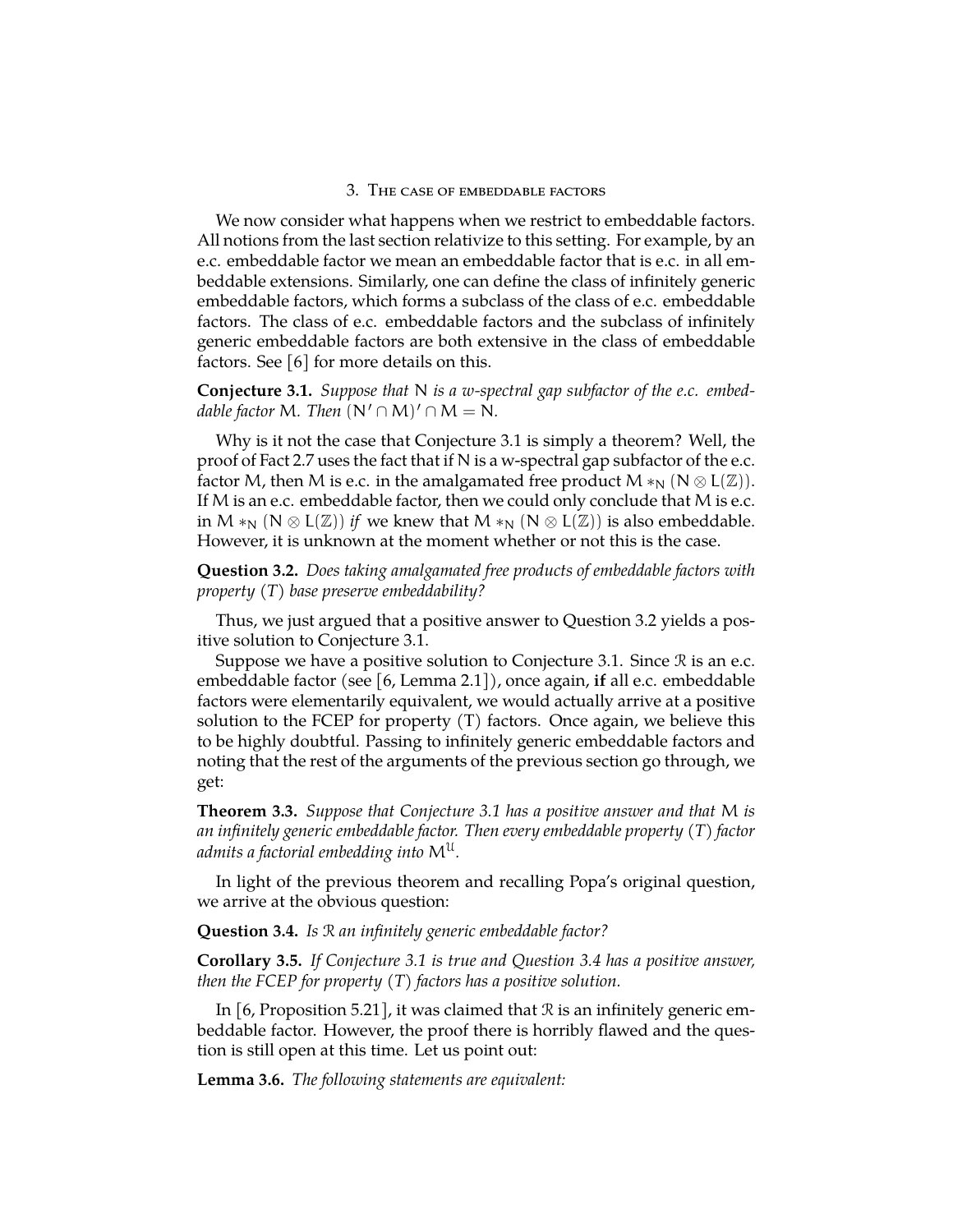- (1) R *is infinitely generic embeddable factor.*
- (2) *There is an infinitely generic embeddable factor* M *such that*  $\mathcal{R} \equiv M$ *.*

*Proof.* To prove the nontrivial direction, suppose that M is an infinitely generic embeddable factor such that  $\mathcal{R} \equiv M$ . Fixing an embedding  $\mathcal{R} \hookrightarrow M$ , we have that this embedding is automatically elementary.<sup>[6](#page-5-4)</sup> We now quote [\[6,](#page-5-3) Proposition 5.17], which implies that an elementary subfactor of an infinitely generic embeddable factor is an infinitely generic embeddable factor.  $\Box$ 

There is another class of e.c. (embeddable) factors with the property that any two members are elementarily equivalent, namely the so-called **finitely generic (embeddable) factors** (see [\[6,](#page-5-3) Section 6] or [\[8,](#page-6-6) Section 3] for a precise definition). This class is also model-complete; in fact, by [\[8,](#page-6-6) Corollary 3.12], if a factor is e.c. in a finitely generic (embeddable) factor, then it is also a finitely generic (embeddable) factor. Consequently, R is a finitely generic embeddable factor.<sup>[7](#page-5-5)</sup> Thus, at first glance, it might seem promising to look at this class instead. Unfortunately, this class is far from extensive:

# **Fact 3.7.** *(*[\[2\]](#page-5-6)*)* R *is the unique finitely generic embeddable factor.*

**Remark 3.8.** *In the case of groups, the finitely generic and the infinitely generic groups are not elementarily equivalent (see* [\[12,](#page-6-7) Theorem 11]*). Perhaps similar proofs could be used to negatively answer Question [3.4.](#page-4-2)*

### **REFERENCES**

- <span id="page-5-2"></span>[1] S. Atkinson, *Convex sets associated to* C ∗ *-algebras*. J. Funct. Anal. **271** (2016), 1604-1651.
- <span id="page-5-6"></span>[2] S. Atkinson, I. Goldbring, and S. Kunnawalkam Elayavalli, *On II*<sup>1</sup> *factors with the generalized Jung property*, manuscript in preparation.
- [3] I. Ben Yaacov, A. Berenstein, C. W. Henson, and A. Usvyatsov, *Model theory for metric structures*, Model theory with applications to algebra and analysis. 2, 315- 427, London Math. Soc. Lecture Note Ser. (350), Cambridge Univ. Press, Cambridge, 2008.
- <span id="page-5-1"></span>[4] N. P. Brown, *Topological dynamical systems associated to II*<sup>1</sup> *factors*, Adv. Math. **227**, 1665- 1699, 2011. With an appendix by Narutaka Ozawa.
- <span id="page-5-0"></span>[5] J. Dixmier and E. C. Lance, *Deux nouveaux facteurs de type II*1, Invent. Math. **7** (1969), 226-234.
- <span id="page-5-3"></span>[6] I. Farah, I. Goldbring, B. Hart, and D. Sherman, *Existentially closed II*<sup>1</sup> *factors*, Fundamenta Mathematicae **233** (2016), 173-196.

<span id="page-5-4"></span><sup>6</sup>This is well-known to those working in the model theory of operator algebras, but we sketch a quick proof for the sake of the reader. Fix an isomorphism  $M^{\mathfrak{U}} \cong \mathcal{R}^{\mathfrak{U}}$  and note that the induced embedding  $\mathcal{R} \hookrightarrow \mathcal{R}^{\mathcal{U}}$  is conjungate to the diagonal embedding by the easy direction of the main result of [\[11\]](#page-6-8). Consequently, there is an isomorphism  $M^{\mathcal{U}} \cong \mathcal{R}^{\mathcal{U}}$  fixing the diagonal image of R.

<span id="page-5-5"></span><sup>7</sup>With some revisionist history, one can use this fact to give an alternate definition of finitely generic embeddable factors, namely an embeddable factor M is a finitely generic embeddable factor if and only if: (i)  $M \equiv \mathcal{R}$ , and (ii) whenever  $M \subseteq N$  and  $N \equiv \mathcal{R}$ , then M is an elementary subfactor of N.